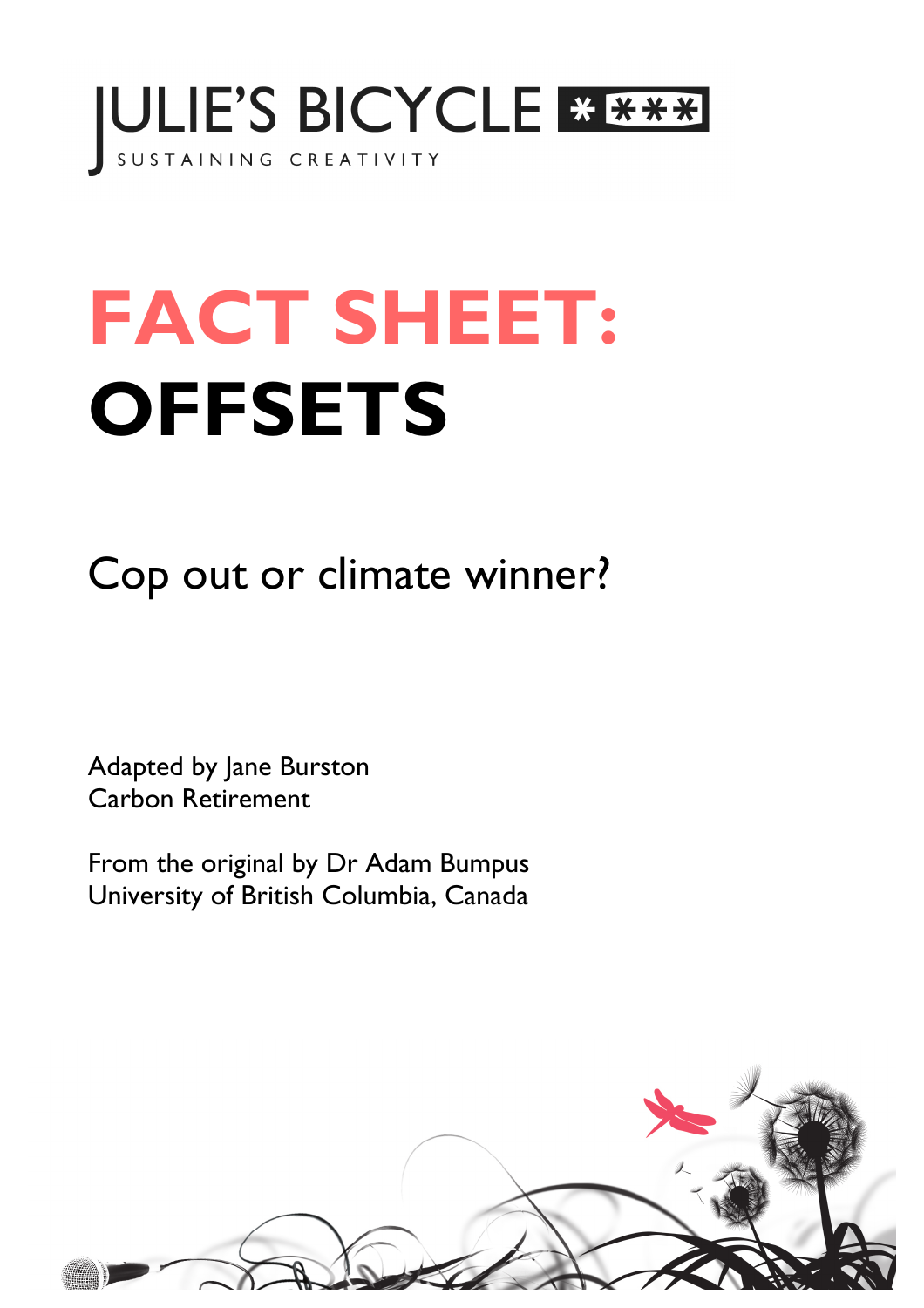Carbon offsetting is a mechanism that has been used by governments, companies and individuals in order to attempt to reduce the environmental damage of their activities. The performing arts sector, especially music, is using carbon offsetting as a route to address some of the environmental impacts of their activities. Carbon offsetting should not be used as an alternative to direct actions which reduce emissions. Carbon offsetting projects have differentiated environmental and social benefits which need to be understood. This note provides an explanation of what carbon offsetting is, how it works, and guidance on how to choose a carbon offset investment.

# What exactly is carbon offsetting?

A carbon offset is a mechanism that allows a company, organisation or individual to reduce its environmental impact on the atmosphere in one area by investing in projects that reduce greenhouse gas (GHG) emissions in another.

Offsets are controversial. Some offset projects have questionable emissions reductions, create unwanted local effects and open the possibility for fraud and profiteering by 'carbon cowboys'. On the other hand, carbon offsets are popular because they are often cheaper, faster and easier than domestic emissions reductions. Often carbon offsets are carried out in developing countries and in some circumstances projects have led to significant local benefits, assisting communities with direct financial benefits or project co-benefits such as access to electricity. Carbon offsets are neither the solution to climate change, nor the antithesis of carbon mitigation action. If carried out correctly and as part of a wider climate change strategy offsets can create both atmospheric and social benefits.

## How does carbon offsetting work?

Carbon reductions can come in three forms:

- 1) removing carbon directly from the atmosphere, such as by planting trees to increase carbon sequestration,
- 2) by investing in energy efficiency or new clean technology to replace fossil fuel burning or
- 3) by removing pollution allowances from compliance carbon markets so that they are no longer available for heavy industry to use.

## Offsetting by using projects

The difference in emissions that would have been emitted and the current, lower emissions (i.e. because of the new project investment) create reductions that are traded as metric tonnes of CO2 equivalent (i.e. carbon credits). Many types of projects are used in carbon offsets. These range from industrial gas destruction to community-based agro forestry (see Figure 1).

Figure 1: Number (%) of CDM projects in each category (source: UNEP Riscoe, Feb 2010)

(see overleaf)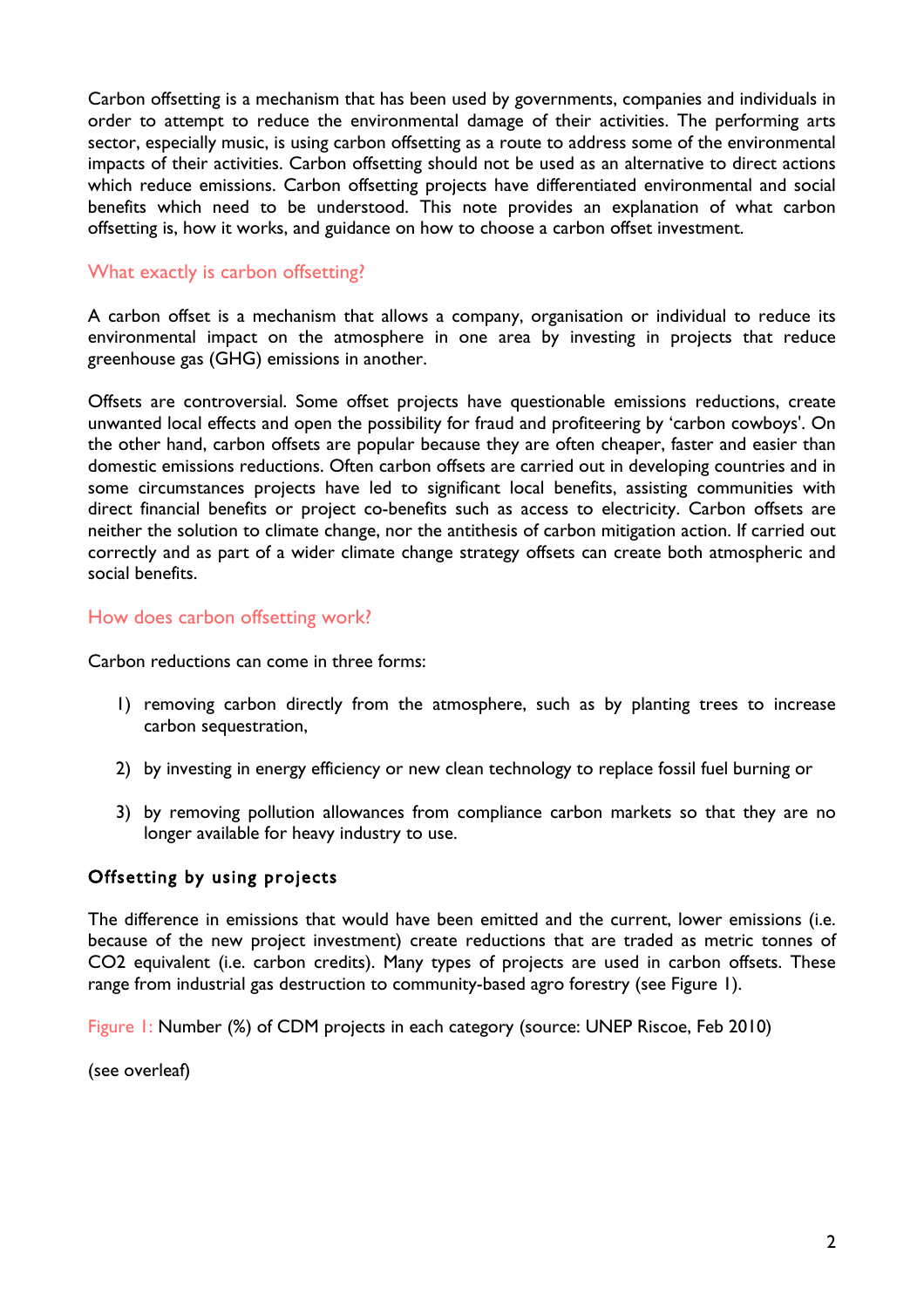

## Offsetting by removing pollution allowances from the market

This method of offsetting involves purchasing "permits to pollute" from a compliance carbon market, for example the EU Emissions Trading Scheme, and cancelling (retiring) them so they cannot be used by industrial companies. The heavy polluters that would have bought the permits instead have to reduce their emissions and become more efficient. It is straightforward and robust way to offset as the emissions reductions are guaranteed. The UK Government endorses this approach and it is used by the Committee on Climate Change, a board of climate scientists and economists that advises the UK Government on carbon budgets.

This approach is different to project-offsetting in that it reduces emissions in developed countries where emissions per capita are currently very high. It forces investment in low-carbon technology, creating long-term change and preventing emissions before they happen.

#### Markets for creating reductions

The reductions and transference of credits take place in two broad market categories. These markets differ in governance, size, project types and prices (see Table 4 below). Firstly, the compliance market includes the Kyoto Protocol's Clean Development Mechanism (CDM) and Joint Implementation (JI). Secondly, the voluntary carbon offset (VCO) market is not regulated and is used by organisations not bound by Kyoto to offset their emissions primarily for public relations and for reasons of corporate social responsibility (Hamilton et al., 2009). Although traditionally the voluntary and compliance markets differed in project types, credit sourcing in the CDM is increasingly influencing the voluntary markets as project developers sell Verified Emission Reductions (VERs) while awaiting CDM registration (e.g. 32% of project types are Hydroelectricity in both CDM and VCO markets).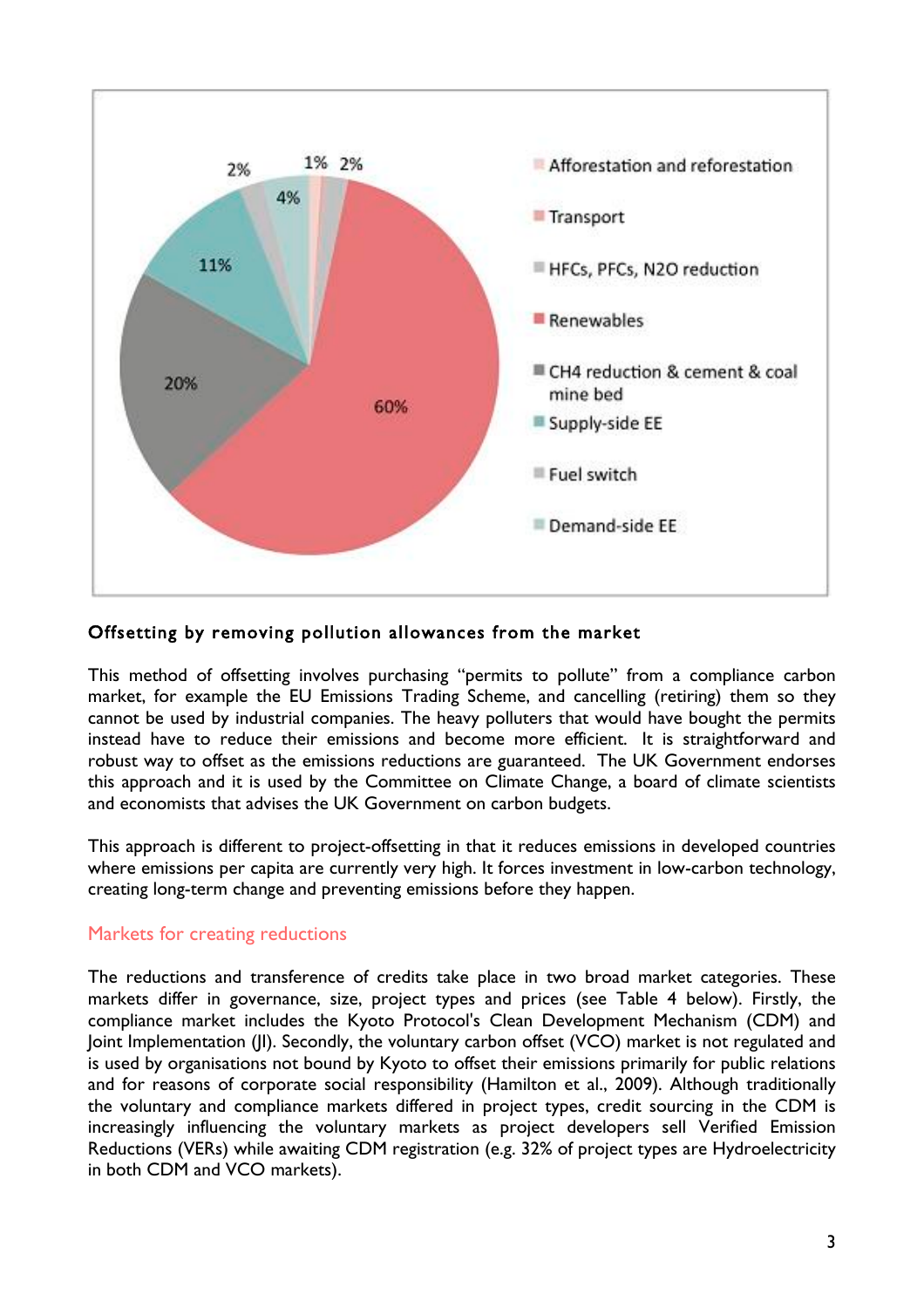## Evolution of offset markets

Since the mid-2000s the carbon offset markets have evolved significantly in terms of knowledge, practice and their effective use. More recently, the Clean Development Mechanism (CDM) is being reformed away from the 'project-based approach' to programmes of activities (i.e. reducing emissions of a whole city) or reductions of emissions by industrial sector (i.e. setting standards for emissions reductions in a specific industry). These aim to provide cheaper emissions reductions at scale. In addition the voluntary market is increasingly self-regulating in the context of consumer awareness around carbon offsets. This is important to emerging markets, like the USA, that are looking to use credible carbon reductions in future climate change policy. Increasingly the compliance and voluntary markets are merging, as self- regulation increases. As cap-and-trade schemes develop and mature, organisations have also started to offset by removing credits from these schemes in order to push down developed-world emissions and reduce reliance on fossil fuels.

Offsetting should not be seen as the immediate go-to option for carbon management. Instead it should come after all reasonable action can be made to reduce operational emissions. The UK Carbon Trust has suggested a useful way of engaging offsets through a three-stage process:

- 1. Focus on direct emissions reductions through efficiency;
- 2. Look at reducing indirect emissions up and down the supply chain;
- 3. Develop an offset strategy.

| Market     | Rationale                                                  | Governance / Standards                                                                                           | Market Size<br>& Value (2008)                     | Average credit<br>price (2008) |
|------------|------------------------------------------------------------|------------------------------------------------------------------------------------------------------------------|---------------------------------------------------|--------------------------------|
| Compliance | Cheap compliance<br>under Kyoto<br>regulations             | Governed by UN processes:<br>Clean Development<br>Mechanism (CDM)<br>Gold Standard CDM<br>Joint Implementation   | 1481 million metric<br>tonnes<br>US\$33 billion   | US\$16.78/tCO <sub>2</sub> e   |
| Voluntary  | Public relations and<br>Corporate Social<br>Responsibility | Outside of formal regulation:<br>Voluntary Carbon Standard<br>Gold Standard VER<br><b>Climate Action Reserve</b> | 123.4 million metric<br>tonnes<br>US\$705 million | US\$7.34/tCO <sub>2</sub> e    |

Table 1 Characteristics of the compliance and voluntary carbon markets (source: Caboor and Ambrosi 2009; Hamilton et al. 2009).

#### Guidance on what to look for when purchasing a carbon offset for your tour

Rather than offset type or organisation size, the best way to ensure credible carbon offsets is to use a credible standard. The EU Emissions Trading Scheme and the Clean Development Mechanism (CDM) are the most regulated markets, but the Voluntary Carbon Standard is increasingly seen as an alternative for project types and geographic regions not allowed under the CDM. For organisations that want to promote the local community development stories associated with carbon offsets, then the Gold Standard (GS) or the Climate Community and Biodiversity Standards (CCBS) will help source credits that have explicitly channelled finance into development projects. Any credible standard should produce offsets that are additional to business as usual practices, measurable, reportable and verifiable. Standards should also encourage the use of a carbon registry to track offset credits in order to prove that they have been retired (taken out of circulation) when they are bought.